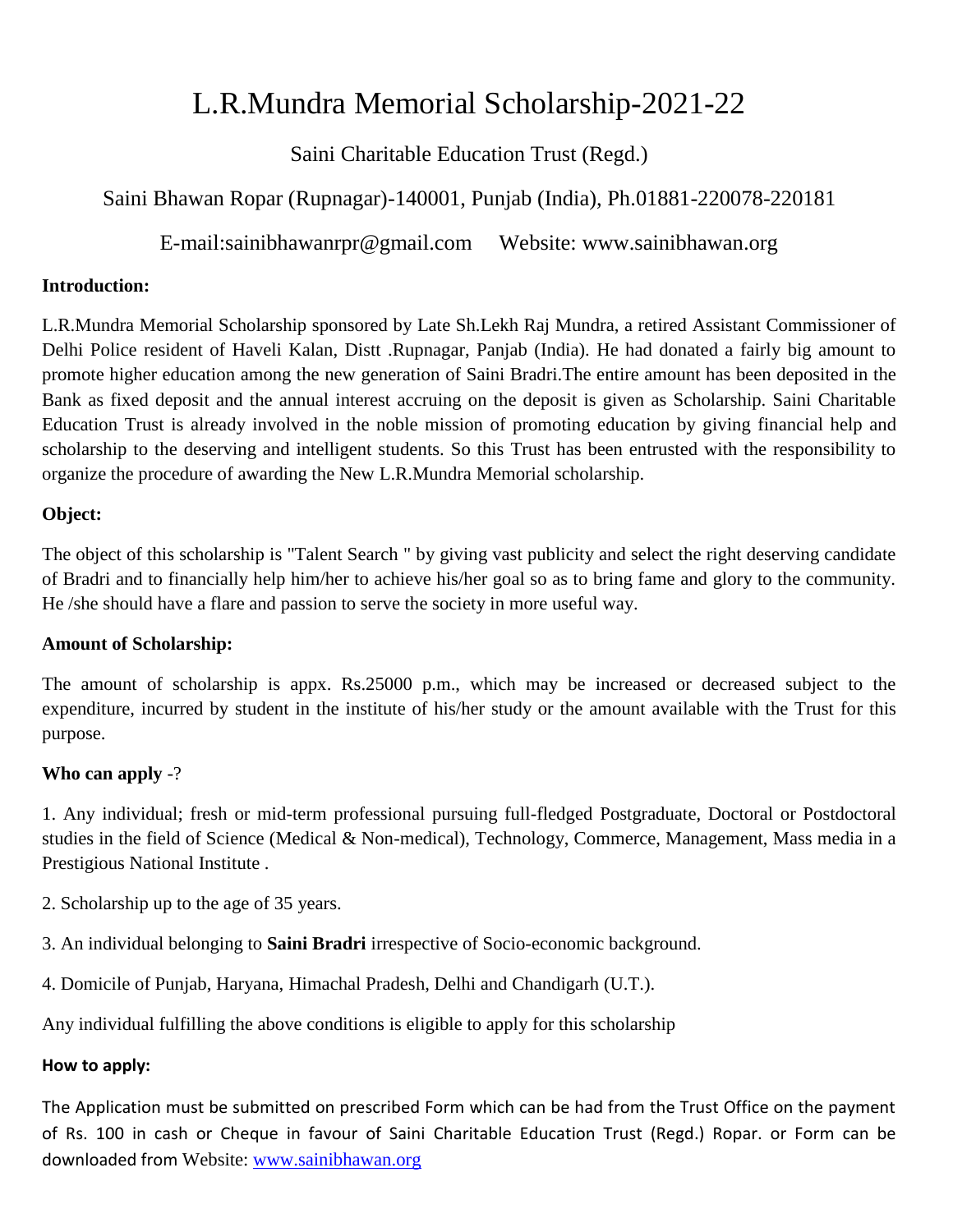#### **Selection Procedure:**

Selection of the candidate for scholarship will be made by Five – Member Committee, strictly on merit basis. Short–listed candidates will be called for mandatory personal interview. While taking the final decision, financial condition of the candidate will also be taken into account. The decision of this committee will be final, that cannot be challenged in any court of law.

 It is necessary for the awardees to complete the full course of studies otherwise he/she will have to refund the full amount to the Trust.

#### **Special Provision:**

In case of any unforeseen situation or ambiguity of rules of scholarship, the Trust has the power to amend the existing or make new rules.

**N: B: Duly completed application to be submitted to the Trust office before 15-11-2021 by post or by email mentioned above with all desired documents.** 

#### **Postal Address:-**

President,

Saini Charitable Education Trust, (Regd.)

Saini Bhawan, Ropar (Rupnagar) -140001

Punjab, India.

**E-mail:sainibhawanrpr@gmail.com** 

**For more Detail Mob. 9815636079, 9872220400, 9417602835, 9463588741 & 9888856369.**